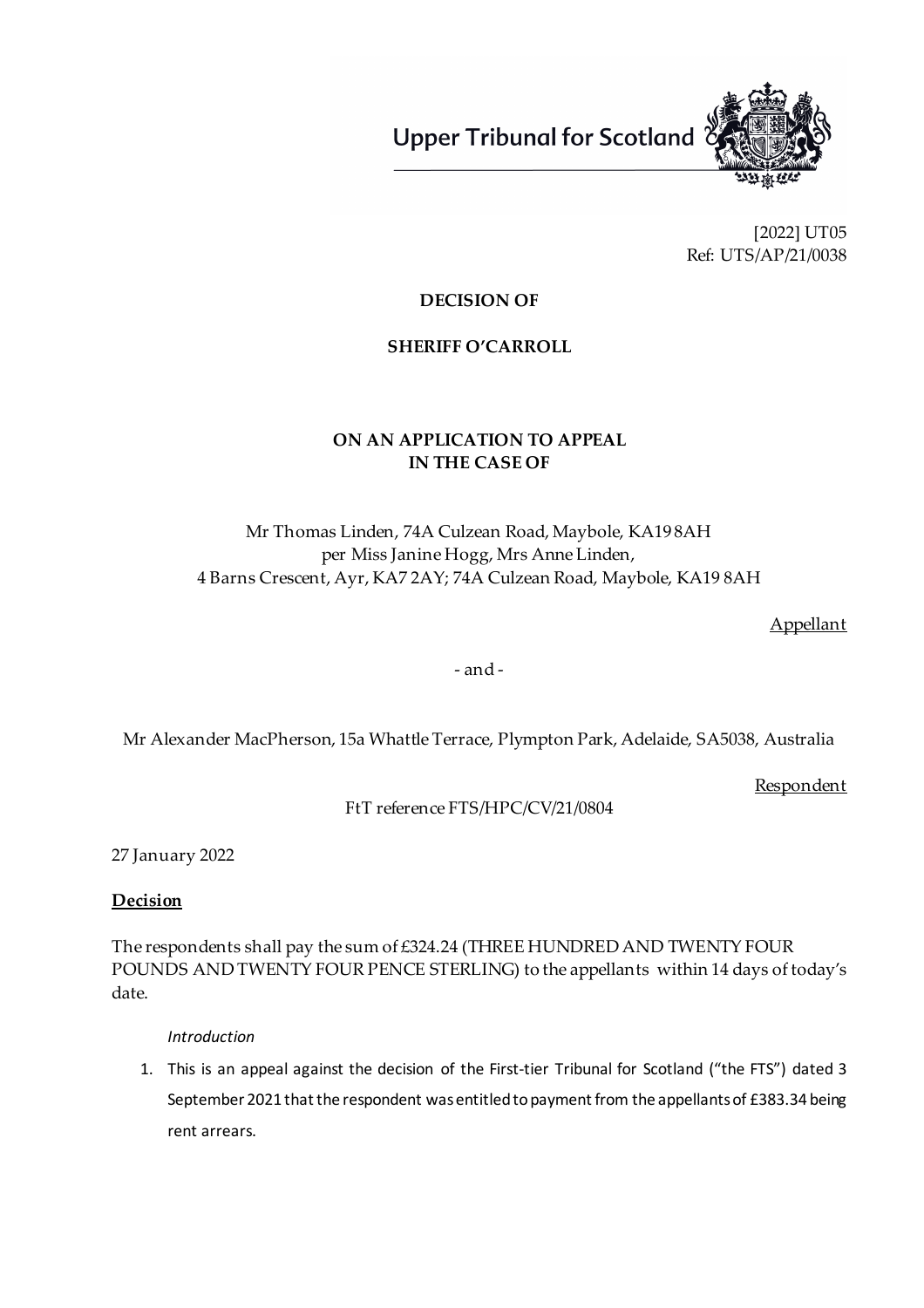- 2. The appellants sought leave to appeal on various grounds including the FTS assessment of the amount of abatement due in respect of disrepair, the length of time that abatement was due and the date to which rent was due.
- 3. The FTS, by way of Decision dated 7 October 2021, granted leave to appeal only as regards its determination of the date of the termination of the tenancy.
- 4. The Upper Tribunal ("the UT") on 17 November 2021 ordered as follows. Appeal would proceed only on the ground identified by the FTS and therefore the UT would determine whether the FTS erred in law as regards its decision concerning the end of the tenancy and if it did, the effect on the FTS determination of the sums due to or by either party. A case management discussion hearing was fixed for 14 January 2022. The parties were advised in that Order that the CMD would consider all matters relating to the appeal at that hearing and that at that hearing a final decision might be made on the appeal. Parties were ordained to lodge all and any relevant documents in advance of the CMD.
- 5. The CMD took place on that date by Webex. The appellants, Mr and Mrs Linden appeared personally. The respondent, Alexander MacPherson did not appear but was represented by his wife Mrs MacPherson, who was familiar with the circumstances. None of the parties had legal representation. In advance of the hearing, in compliance with the earlier order of the UT, the appellants lodged and intimated to the respondent a document containing copies of a large number of electronic messages that had passed between Anne Linden and the respondent between 13 July 2019 and 17 December 2020. No equivalent document was lodged by the respondent. No issue was taken at any time by either party as regards the accuracy of the contents of the document.

#### *Submissions*

6. On behalf of the respondent, so far as the core issue of when the tenancy was lawfully brought to an end, it was submitted as follows. It was accepted that there had been a history of complaints by the appellants concerning disrepair in the flat, that there had been continuing informal communication between the Mrs Linden and the respondents towards the end of 2019 and during 2020 about this, that around October 2020, the respondent told the appellant that he was selling the flat, that he had found a buyer who wanted entry as soon as possible; that following this, there were discussions between the appellant and the respondent about the appellants moving out as well as continuing complaints of disrepair; that the tenancy was due to expire in May 2021; that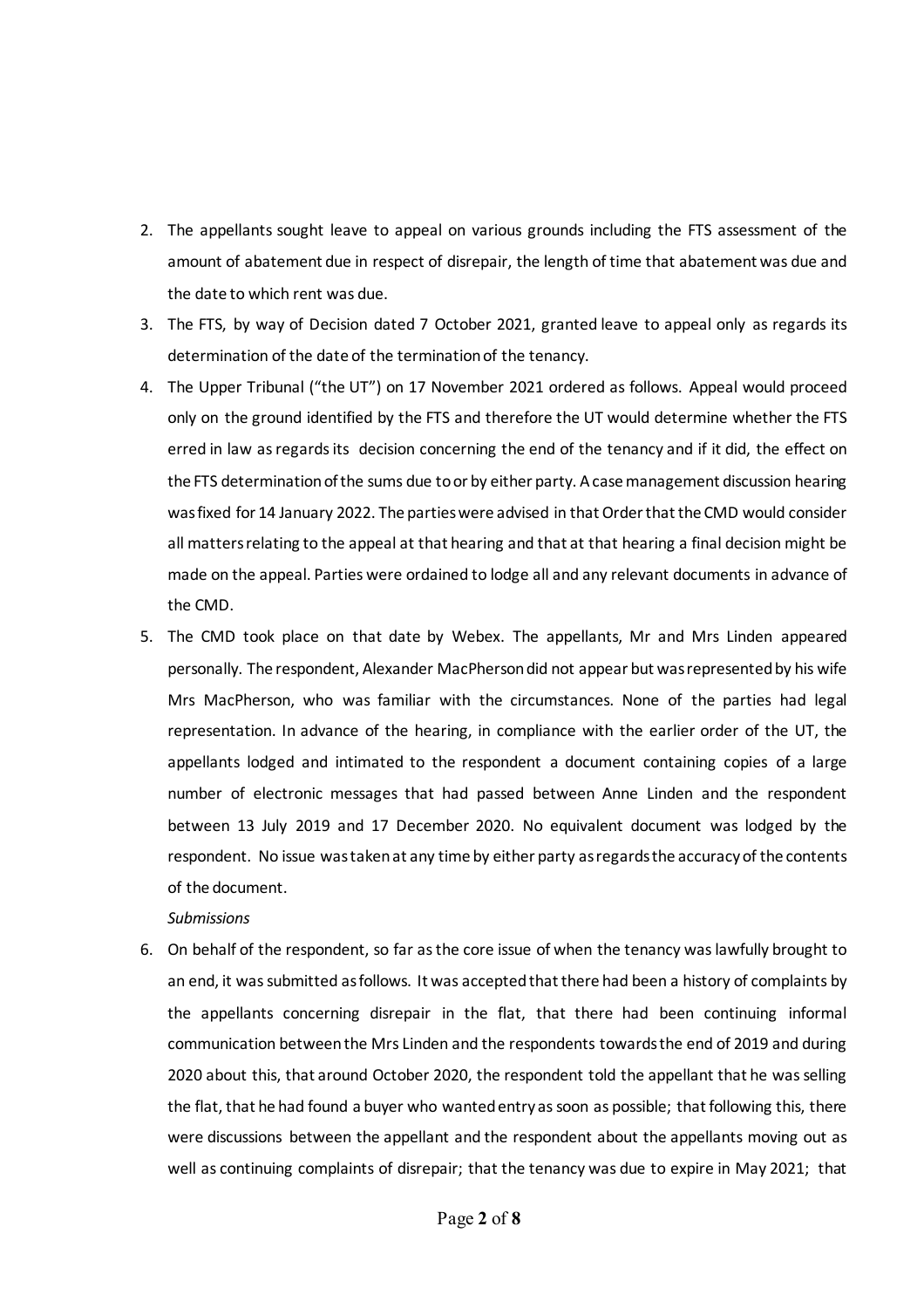on 20 November 2020 in response to Anne Linden's question to the respondent as to whether, if the appellants found somewhere else to live before May, he would be 'happy for them to move "ASAP"' he gave unqualified agreement to that course of action and that it was in the interests of both parties that the flat be vacated sooner rather than later.

- 7. However, Mrs MacPherson submitted that that agreement was made before the appellants began withholding rent due to the disrepair problems. She submitted that the respondent's agreement to early termination would not have been given if he had known that rent would be subsequently withheld.
- 8. Furthermore, she submitted that at the earliest, the tenancy had been terminated by the appellants on 29 March 2021. Mrs MacPherson said that was the date reported to the respondent by his letting agent; that was the date that the respondent was told by the letting agent that the keys to the property had been handed to the letting agent by the appellants. Further, that date was consistent with the final payment made by the appellants for rent which was £271.50. She explained as follows. The full contractual rent was £850 per calendar month. The rental period began on the 15<sup>th</sup> of each month. The appellants had unilaterally reduced rental payment to £550 per calendar month on account of the alleged continuing disrepair. A back calculation shows that the final payment made represents payment for rent for 15 days at the reduced rate of £550 p.c.m. that was (wrongly) assessed by the appellants to be due up to 29 March 2021, which is consistent with what the respondent was told by his property agent was the final date of the tenancy.
- 9. In relation to that core issue, it was submitted by the appellants as follows. The document lodged by them, containing many pages of the message exchanges between Anne Linden and the respondent, clearly demonstrated that following frequent complaints of disrepair, the respondent had told the appellants on 17 October 2020 that he was going to sell the flat and soon after indicated that he had a buyer. The appellants decided they were going to move out but, as the correspondence shows, they had difficulties in finding somewhere suitable and there was continuing discussion with the respondent about that. The contractual term of the lease was 2 May 2020. The correspondence shows that there was ongoing discussion about whether appellants could move out before the end of the tenancy. On 28 November 2020, Anne Linden messaged the respondent saying "if we find somewhere before [end of April] are you happy for us to move ASAP. The date on the notice is 2 May". The reply from the respondent was a thumbs up emoji, indicating unqualified agreement. She returned to the same subject on 30 November 2020 with regard to a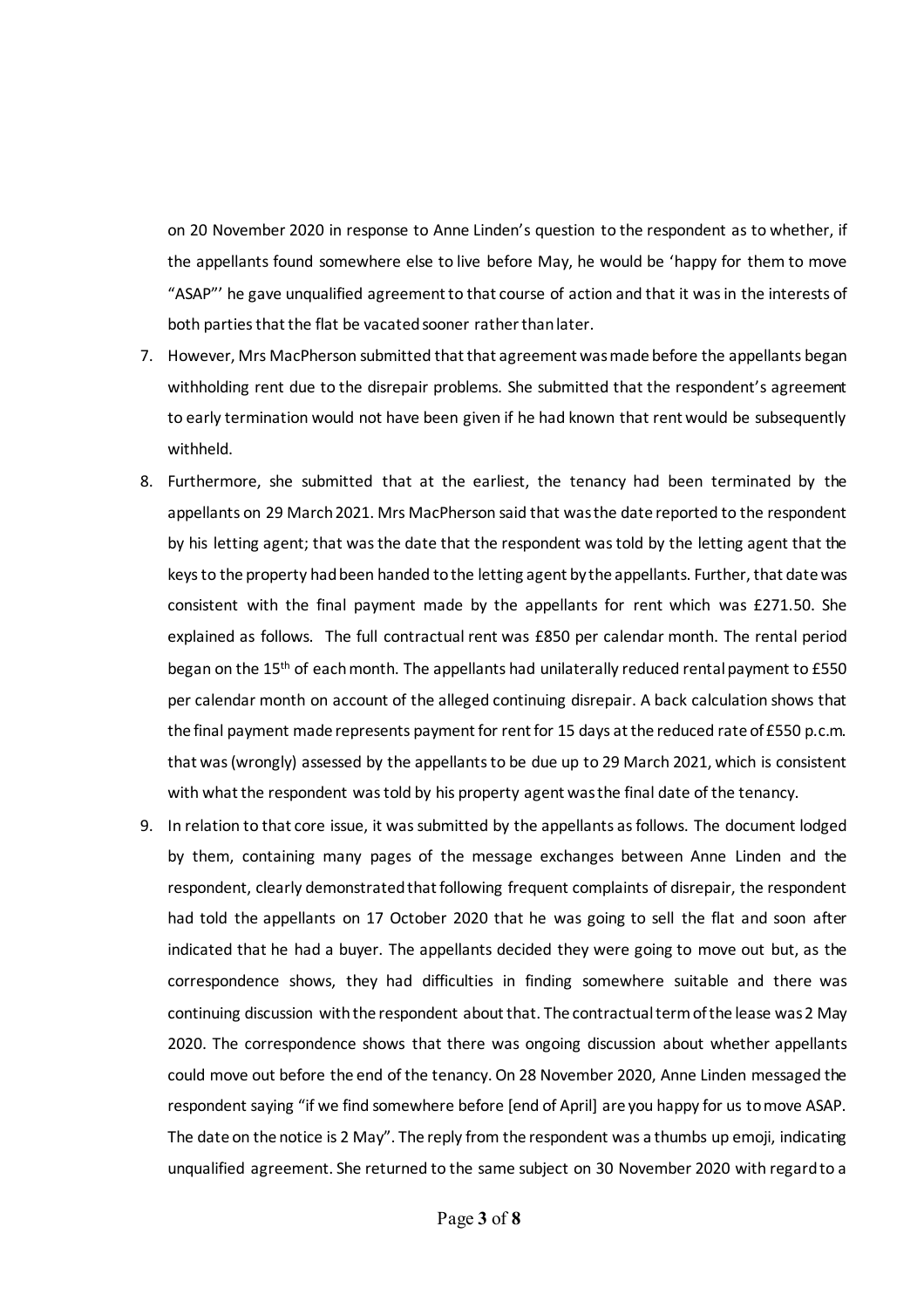flat that they might be able to move to, again seeking assurances that the respondent would be happy for them to move out earlier than 2 May as the appellants could not afford rent for two houses. The reply by the respondent on the same date was positive and unconditional. On 3 December 2020, the respondent asked the appellant if she could provide more news on her new house stating that the "buyer for Meadow Park [the subjects of the tenancy] also wants to move quickly". Anne Linden could not confirm that. On 9 December 2020, Anne Linden sent a lengthy email to the respondent stating that their plans were no longer going through and they will be looking for alternative property and would keep the respondent updated. She reiterated that they intended to move out as soon as they could but that until they moved out there were a large number of disrepair issues which require to be resolved and that until they were, she proposed that the rent be reduced to £550 a calendar month. The response from the respondent that day was not satisfactory so far as she was concerned. In that response, the respondent said "if you find a new home soon that may be the best remedy for problems at the house".

- 10. The appellants therefore contended that there was an agreement between the parties that they could move out soon as they had alternative accommodation and that they would not be held to the contractual notice. They eventually found accommodation. Anne Linden explained that the flat was emptied of all possessions on Sunday 21 March 2021 and that the keys were returned to Eddie who was the property agent instructed by the respondents and that was done at the flat on Monday 22 March 2021. The physical handover of the keys was done between her mother on that date and Eddie. That meeting had been arranged the previous Thursday by her directly with Eddie by means of text (which she wasable to confirm during the course of the hearing). That chronology she said was consistent with the relevant dates so far as the new property was concerned. She received the keys for their new flat on 15 March, a removal van was booked for 17 March which removed most of the property with the exception of some items which require to be moved by Mr Linden personally. He did that on Sunday 21 March. They moved into the new flat in the week commencing 22 March. Therefore, the appellants contends that the termination date of the tenancy was 22 March and not 29 March.
- 11. As regards the contention by the respondents that the termination date was 29 March 2021 and that a back calculation on the final sum paid by her is consistent with that date, she submitted simply that she knew a further payment of rent was required for the remaining part of March from 15 March 2021 and she told Mr Linden to send a final payment of £271.50 to the respondents.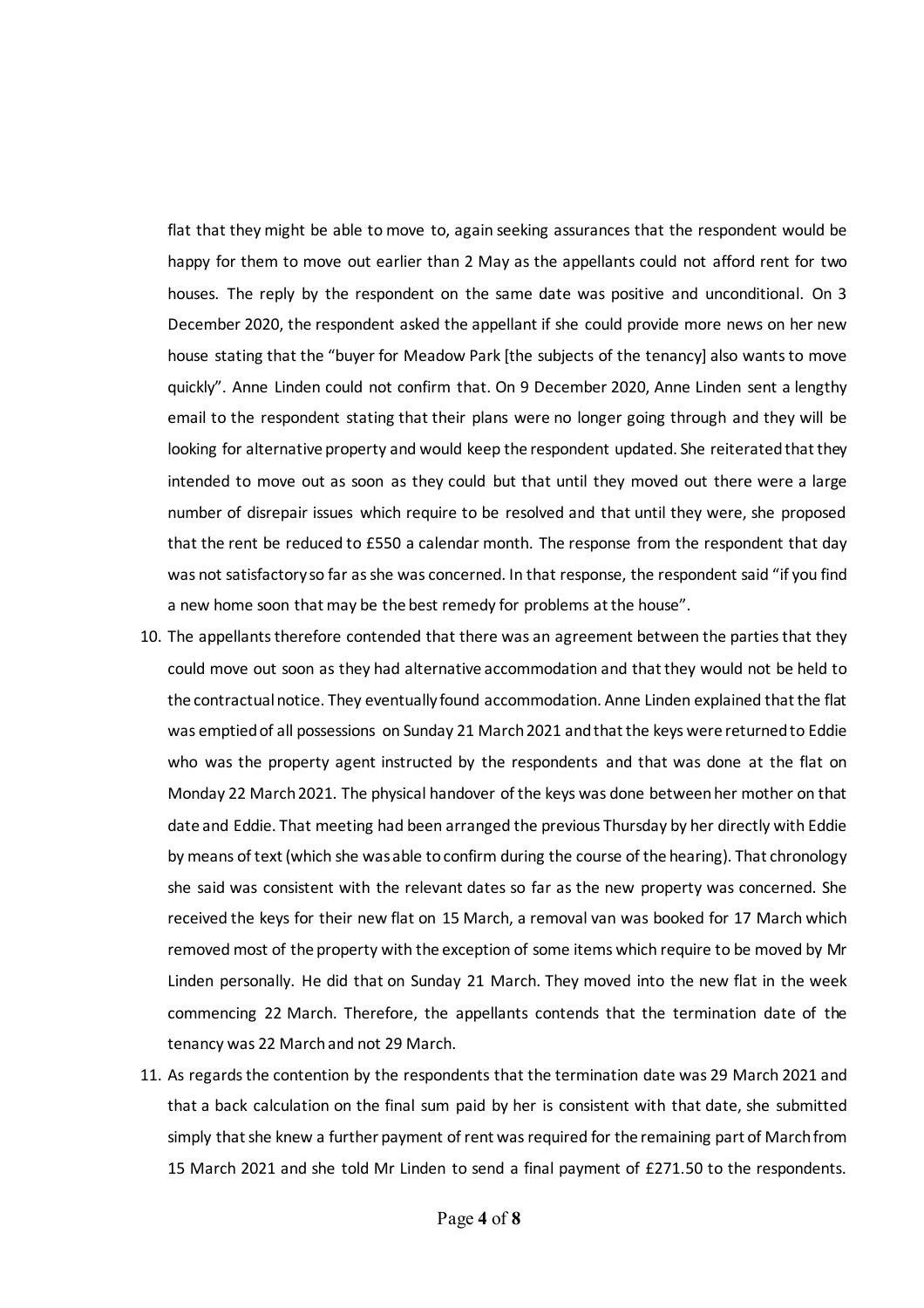However she said, she simply made an error in calculating the final sum due. Since she had given notice to the landlords agent in the week before the 22 March that they had new accommodation and since she had arranged with the agent that the keys would be handed over that day, that was the last date of occupation and it had been agreed between the parties that contractual notice would not apply so nothing was due after that day.

*Decision and reason on the date of termination of the tenancy*

- 12. It is amply clear in my opinion from the submissions of the parties, which are supported to some extent by the documentation lodged by the appellants that while the ish, the contractual end of the tenancy over the subjects, was on or around 2 May 2021, long before that date, the respondent had decided to sell the subjects and had found a buyer who was apparently willing to take occupation soon as the subjects were vacated and wanted to do so sooner rather than later. It is also amply clear that the appellants were willing to leave early as the disrepair was not being remedied. It is also very clear in my view that the respondent agreed that the appellant would not be held to the contractual period of notice. In this case, according to the decision of the FTS, clause 24 of the tenancy agreement provided for 28 days' notice on the part of the tenant. I conclude from the submissions and material made available to me that there was a clear agreement, varying the contractual terms of the lease, between the parties, as of 28 November 2020, that as soon as the appellants found alternative accommodation, they would be entitled to move as soon as possible and that without the requirement to give contractualnotice. That agreement between the parties was unequivocal and unqualified and consistent with the reasons why each party wanted the tenancy to terminate. Further, I conclude on the material available to me that there was no agreement made between the parties as to any alternative period of notice to quit. The parties could have agreed an alternative period of notice shorter than 28 days. They did not. No minimum period of notice required to be given. The intention of the parties was clearly that the contractual relationship between the parties be terminated as soon as was practically possible on the appellants ending possession of the subjects. It therefore follows that both parties had agreed that clause 24 of the tenancy agreement would not have effect.
- 13. In so finding, I reject the contention by the respondent that this agreement between the parties was capable of being rescinded by him on grounds that the appellant later unilaterally withheld a proportion of the rent in response to continuing disrepair, said to be in breach of the landlords repairing obligations. That is because the agreement having been made without conditions, one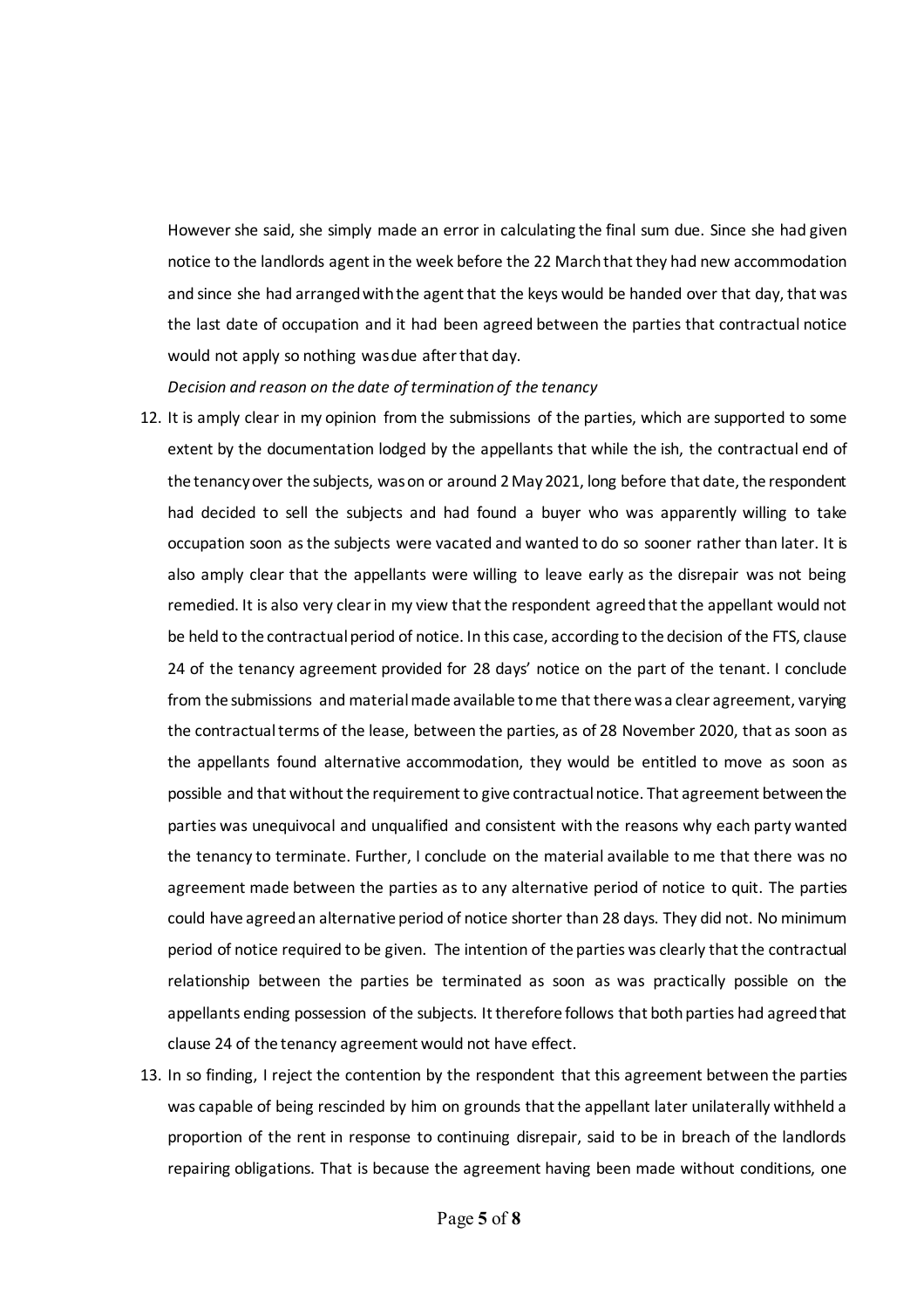party is not thereafter entitled to vary that agreement unilaterally. Furthermore, it cannot be said that the appellants were in breach of their obligations under the tenancy by withholding rent. The withholding of rent by the appellants is a standard common law remedy open to tenants in the face of alleged breach of repairing obligations. That is merely a protective remedy and is not a substantive remedy in the sense that the tenant acquires a right to payment of the withheld rent. Rather, the withheld rent may not only encourage a landlord who has failed in its repairing duties to comply, but it also provides a form of security as regards other remedies open to a tenant faced with a breach of landlord obligations. Those substantive remedies include damages and/or abatement of rent.

- 14. Abatement of rent is a standard common-law remedy which may be available to a tenant who is unable to use part of the subjects let as a result of disrepair (whether or not resulting from a breach of the landlord obligations) whereby a court or tribunal may hold that the contractual rent be reduced by a proportion to take account of that effect of the disrepair. The FTS held that as a result of the continuing disrepair the appellants were entitled to an abatement of rent. The fact that the assessment of the appropriate amount of abatement was less than that contended for by the appellants and less than they had withheld in rent is unimportant. What is important is that the FTS Decision demonstrates that the appellants acted in good faith and had cause to withhold rent. They were not were not in breach of the tenancy agreement thereby. Therefore, the decision by the appellants in withholding rent did not entitle the respondent to renege on the agreement that the notice period set out in clause 24 be set aside.
- 15. What is also important is that the FTS having determined that the measure of the abatement was £100 per month, and not £300, the appellants are obliged to account to the respondents for the balance, being £200 per calendar month.
- 16. The next issue is to determine when the tenancy actually terminatedstanding that no notice was required. There are two candidates for that date. The first is that claimed by the appellants being 22 March 2021. The second is that claimed by the respondent being 29 March 2021. I prefer the contention of the appellants to that of the respondent for the following reasons. First, I heard directly from both Mr and Mrs Linden as regards the dates and notice issue. They spoke and in my view credibly and reliably concerning their flit, the arrangements for that, the date when Ms Lyndon contacted the property agent to make arrangements as regards the handover of the keys, the handover of the keys and the commencement of their new tenancy. So some notice was given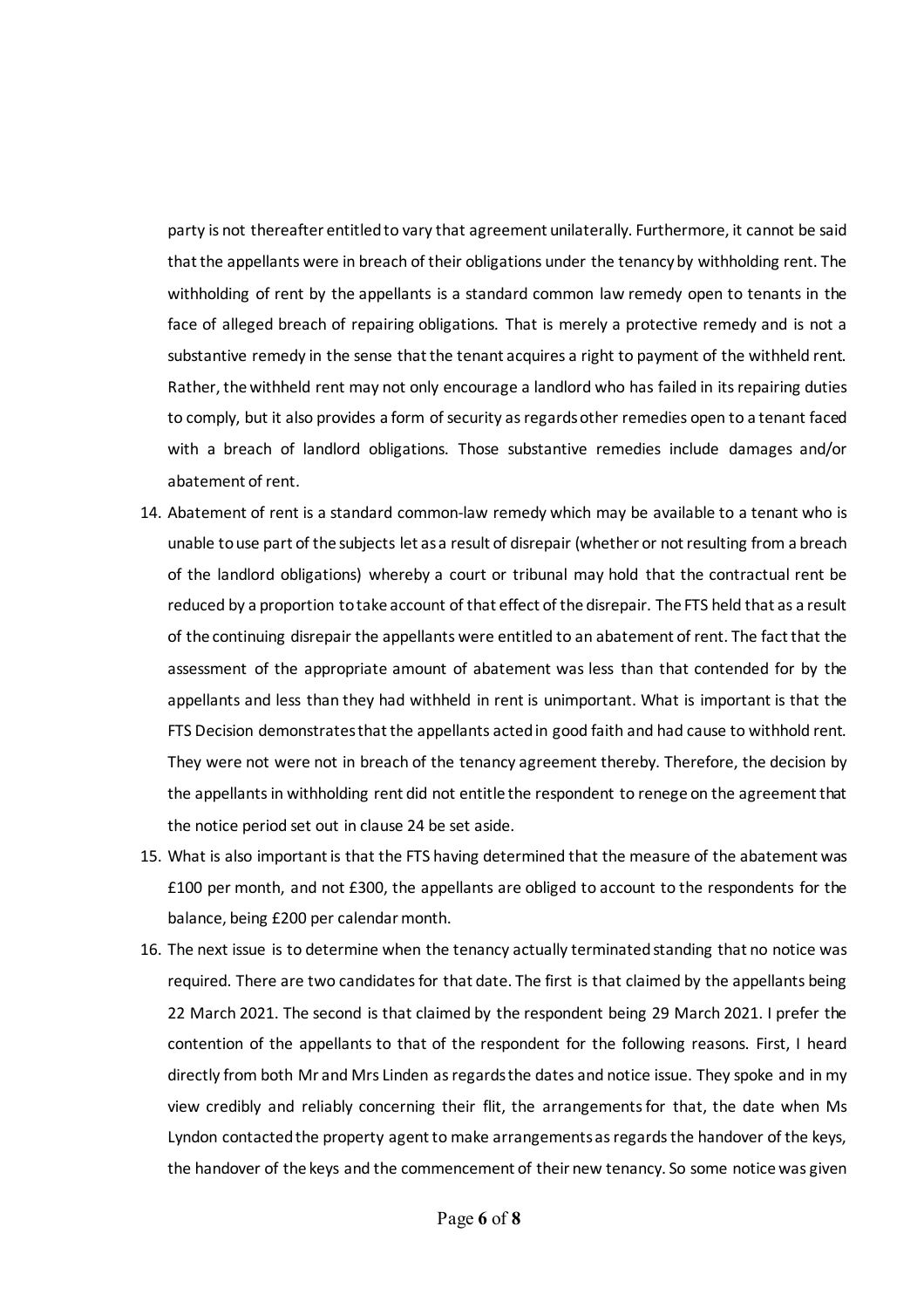the respondent's agent of the move even though none was required. It was the responsibility of the respondent's agent to intimate that to his principal: the respondent. The contention of the respondents that the parties agreed that rent was due by agreement between the parties rests on an inference to be drawn from the amount of the final payment and also what Mrs MacPherson says she was told by the agent. I prefer the appellants' position as regards the calculation of the final payment made being an error and not being referable to some other agreement, having heard directly from them and that account being consistent with the other circumstances. The date contended for by the respondent is inconsistent with the other circumstances and the expressed intention of the parties. There was nothing placed before this tribunal from the agent or Mr MacPherson concerned supporting Mrs MacPherson's submission. I prefer the contention of the appellants.

17. Therefore, I find that the tenancy was brought to a lawful end on 22 March 2021 and no rent is lawfully due by the appellants to the respondents after that date in respect of the subjects of the tenancy.

*What is the effect of the finding concerning the date of termination of the tenancy on the sums due to or by both parties?*

- 18. I advised the parties of my finding at paragraph 17 once I had considered all the parties' submissions. I then invited the parties to make submissions as to the methodology for calculating the final sums due to or by the parties in the light of that finding and adjourned the hearing for a short time for that purpose.
- 19. On resuming the hearing, the parties were both agreed that the effect of my finding at paragraph 17 above is as follows (it being understood that the respondent's representative maintained her disagreement as to my finding in that respect).
- 20. The abated rent due was £750 p.c.m. rather than the contractual rent of £850 p.c.m. Although the FTS determined that abated rent was due from "December 2020", rent was payable on the fifteenth of each month, the first date on which the appellants withheld rent was December  $15<sup>th</sup>$ and therefore the abated rent was due by the appellants from that date (and not 1 December 2020) until the end of the tenancy.
- 21. The abated rent lawfully due from 15 December 2020 to 22 March 2021 (all dates inclusive) was £2447.25. The total sums actually paid by the appellants to the respondents for that period was